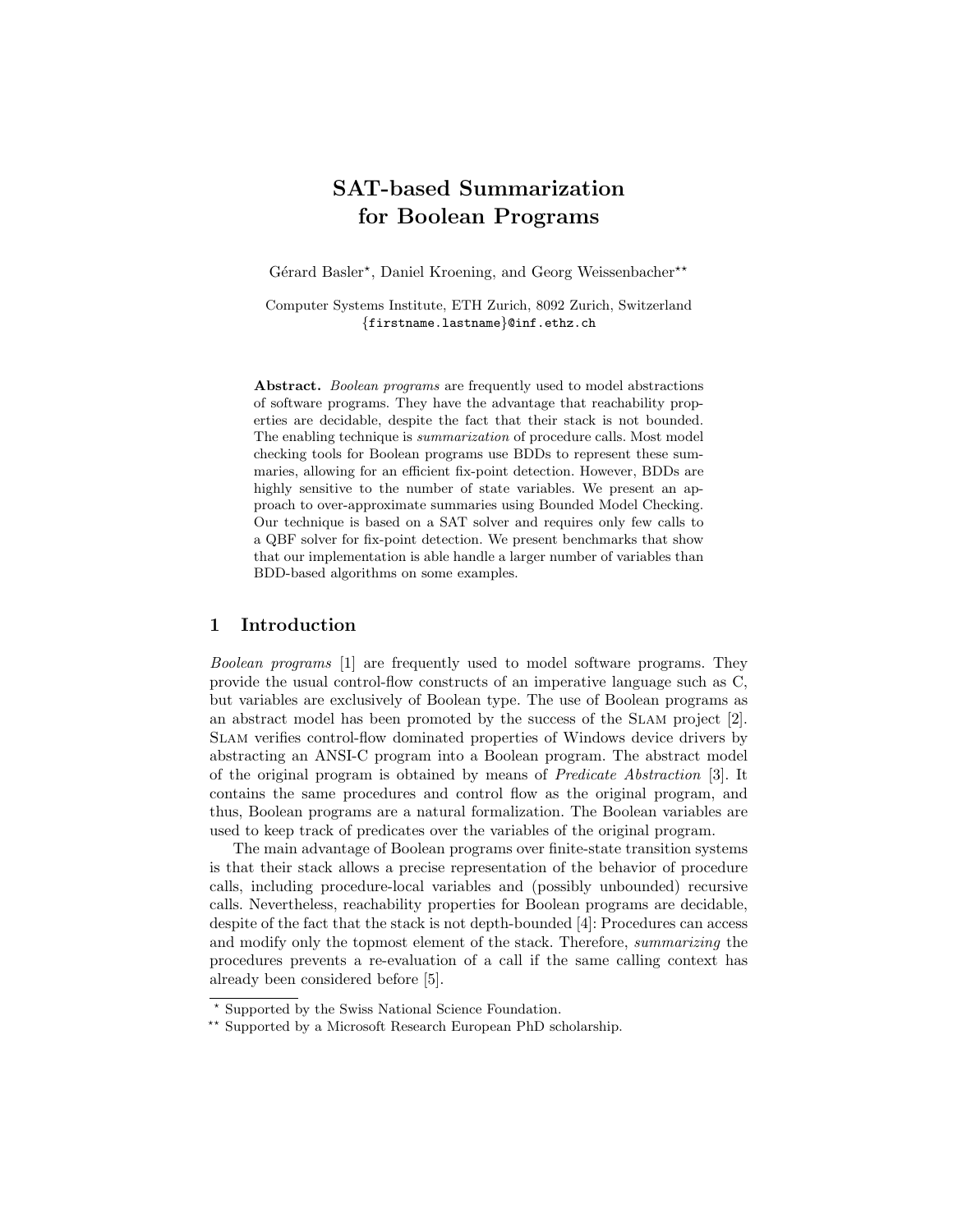Most of the existing model checkers compute summaries incrementally at each call site. The reachable states are determined by means of a saturation procedure, which computes and adds summaries until no new states are discovered. Instances of such model checkers are Bebop [1], which is shipped with Slam, and MOPED [6]. Both tools use a symbolic representation of states and summaries based on Binary Decision Diagrams (BDDs) [7]. BDDs are a canonical representation of formulas and can be compared efficiently, thus enabling the detection of previously explored portions of the state space.

However, in case of a large number of state variables, the BDDs become unmanageably large. Approaches based on SAT-solvers (e.g. [8]) are less sensitive to the number of variables. However, they suffer from the fact that fix-point detection requires a decision procedure for quantified Boolean formulas (QBF), making it significantly harder than with BDDs.

We propose a SAT-based summarization technique that reduces the required number of QBF calls significantly. We propose to exploit the following observation about Boolean programs generated by tools such as SLAM: They are *shallow*. Formally, this means that the length of the shortest path from an initial state to any reachable valuation of global and local variables is bounded by a small constant. This bound is called sequential depth. Programs written in a general purpose programming language such as ANSI-C have this property only in few cases. A single loop with an integer counter variable may result in a Kripke structure with loop-free paths as long as  $2^{32}$ .

Obviously, a Boolean program may just as well have a sequential depth that is exponential in the number of Boolean variables it contains. However, such a program must encode the equivalent of a binary counter using a propositional relation over the Boolean variables. Such models are typically not generated by any of the program analysis tools that we experimented with, as the whole point of an abstract Boolean model is to remove such counter variables.

In order to replace the expensive fixed-point detection, we propose to generate a universal summary, which encodes all possible traces through the procedure up to its sequential depth, starting from an uninitialized calling context. A universal summary is an over-approximation of the fix-point that incremental summarization would yield.

Computing the exact sequential depth is as hard as model checking. Therefore, we use the reachability recurrence diameter, an over-approximation that is commonly used in bounded model checking (BMC) and can be computed by means of a SAT solver.

Related Work Boolean programs have been introduced as a formalism to represent abstract models generated by Slam [9]. The success of the Slam project motivated many researchers to work on even faster model checking algorithms for Boolean programs. However, the formalism is equally expressive as Pushdown systems, which have been studied long before SLAM was presented.

Büchi proved already in 1964 that the set of reachable states of a pushdown system (represented by a string rewriting system) can be expressed in terms of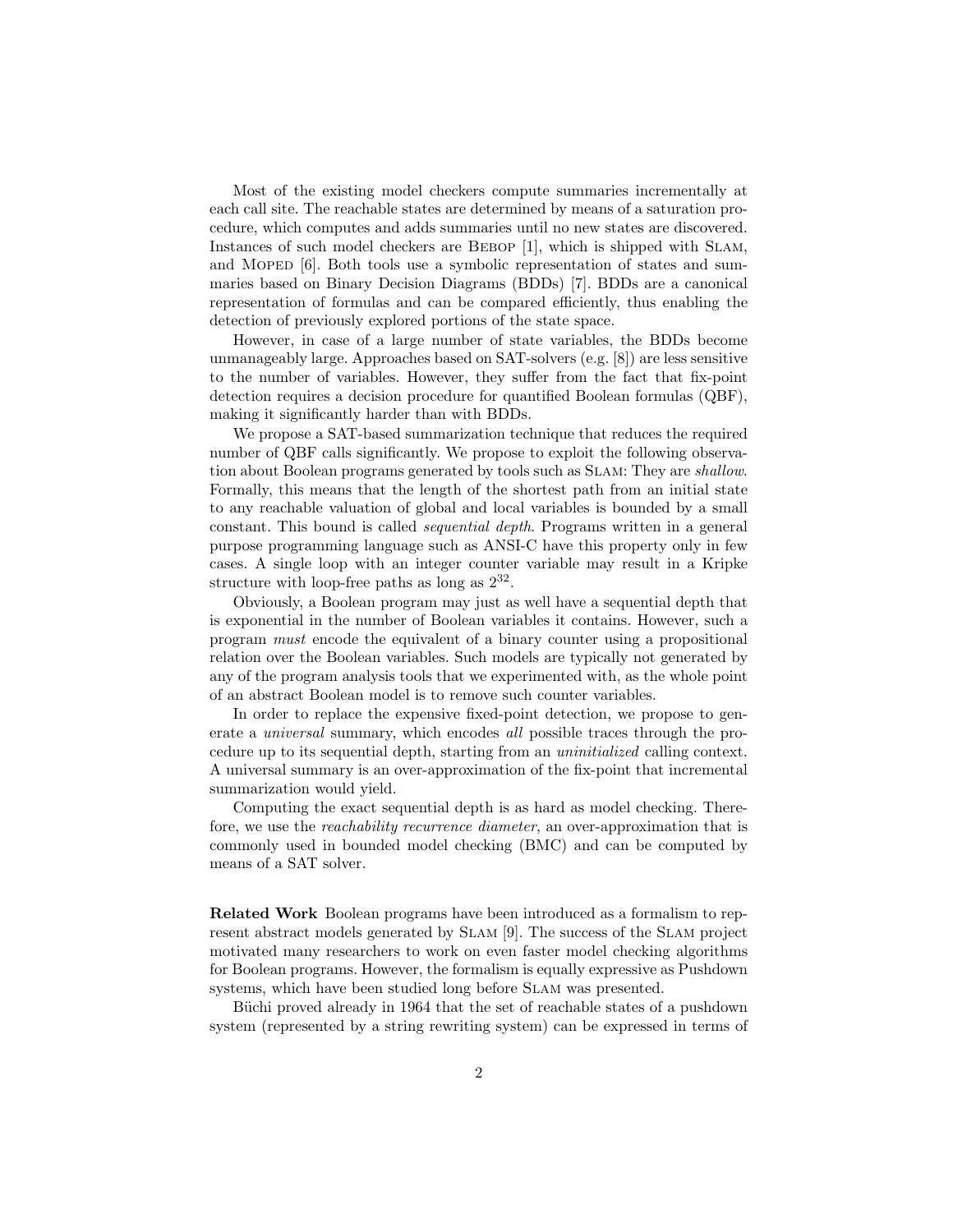a regular language [4]. Sharir and Pnueli present a dataflow analysis algorithm based on iterative fix-point detection that makes use of summarization [5]. Ball and Rajamani's model checker Bebop is based on this work, but uses BDDs to represent states symbolically [1]. Finkel et al. present an automata-based saturation algorithm that constructs the regular set representing the reachable states of a pushdown system [10]. Esparza presents an optimized version of Finkel's algorithm [6], and Schwoon improves this approach using a BDD-based symbolic representation of pushdown systems [11]. Lal and Reps present a graphtheoretic approach for model checking (weighted) pushdown systems [12]. None of the approaches listed above is based on satisfiability solving techniques.

Boujjani and Esparza survey approaches that use rewriting to solve the reachability problem for sequential as well as for concurrent pushdown systems [13]. Rewriting-based reachability analysis of concurrent pushdown system is also covered by [14] and [15]. However, the reachability problem for concurrent pushdown is undecidable [16]. Various approaches have been considered to overcome this problem (e.g., [17–19] and [14]). We omit a discussion of this work, since our approach does not target concurrent Boolean programs.

Leino's model checker Dizzy [20] uses SAT-based symbolic simulation. However, the fix-point detection is still done by computing BDDs representing the set of reachable states.

Kroening presents a SAT-based model checker called Boppo for concurrent pushdown systems without recursive procedures [8]. This work comes closest to our approach, since Boppo uses a SAT-solver for symbolic simulation and a QBF-solver for fix-point detection. Procedure calls can be simulated by dynamic threads; However, in the presence of threads, Boppo computes an overapproximation of the set of reachable states. Furthermore, Boppo does not generate summaries for procedures.

Our approach is different from the model checking algorithms listed above, since we compute an over-approximation of the summaries of a Boolean program, instead of computing the least fix-point of this set. To compute this overapproximation, we use Bounded Model Checking (BMC).

BMC was introduced by Biere [21] as a SAT-based alternative to finite-state model checking algorithms that use Binary Decision Diagrams (BDDs) [7]. BMC searches for counterexamples to a property with a bounded length  $k$ , which is increased iteratively. The approach is complete if  $k$  exceeds the *completeness* threshold, a concept that was introduced in [22]. The recurrence diameter is an over-approximation of the completeness threshold for reachability properties in of finite-state transition systems, which can be computed using a SAT solver [22].

Contribution and Outline We present background on Boolean programs and BMC in Sec. 2. In Section 3, we present a SAT-based model checking algorithm computes a set of summary edges for each procedure and finds the least fixpoint of these sets using a QBF solver. This work is based on the algorithm presented in [1]. However, to the best of our knowledge, our tool is the first one that implements summarization using SAT and QBF.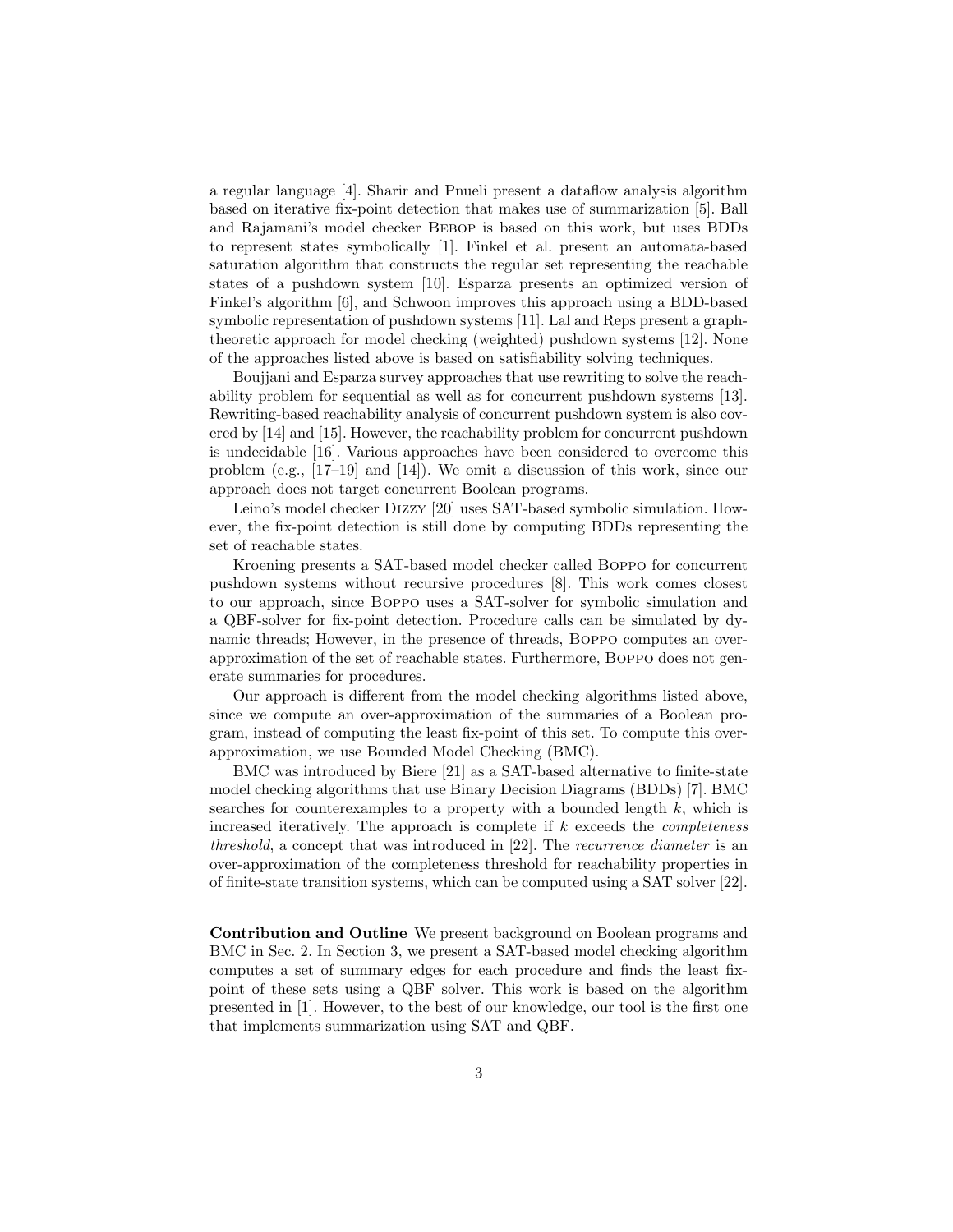In Section 4, we introduce the notion of a *universal summary*, which encodes the unwinding of all possible execution traces of a procedure up to its reachability recurrence diameter. We explain how the use of universal summaries can significantly reduce the number of calls to the QBF solver.

We have implemented these algorithms for model checking Boolean programs and provide experimental results comparing this implementation to a conventional BDD-based algorithm in Section 5.

# 2 Background

The construction of universal summaries is based on an over-approximation of what we call the *sequential depth* of a procedure. We borrow this idea from Bounded Model Checking.

#### 2.1 Bounded Model Checking

BMC is a method for finding logical errors in finite-state transition systems. It is widely regarded as a complementary technique to symbolic BDD-based model checking, and frequently used in the hardware industry; see [23] for a survey of experiments with BMC conducted in industry.

Definition 1 (Finite-State Transition System). A Finite-State Transition System  $\mathcal{M} = \langle S, T, s_0 \rangle$  is defined by a finite set of states S, a transition relation  $T \subseteq S \times S$ , and an initial state  $s_0 \in S$ .

Given a finite-state transition system  $M$ , an LTL property  $\varphi$ , and a natural number  $k$ , a BMC procedure decides whether there exists a computation in  $\mathcal M$ of length k or less that violates  $\varphi$ . SAT-based BMC is performed by generating a propositional formula, which is satisfiable if and only if such a path exists. We write  $M \models_k \varphi$  if all sequences of transitions up to length k satisfy  $\varphi$ .

In practice, the application of BMC is typically restricted to the refutation of safety properties, and is conducted in an iterative process: Starting with a small initial value of  $k, k$  is incremented until 1) an error is found, or 2) the problem becomes intractable due to the complexity of solving the corresponding SAT instance.

Bounded Model Checking is complete iff k reaches a completeness threshold  $\mathcal{CT}$ , which indicates there exists no path in M that violates  $\phi$ .

Definition 2 (Completeness Threshold [22]). A completeness threshold of a transition system M with respect to a property  $\varphi$  is any natural number  $\mathcal{CT}$ such that, given that the property  $\varphi$  is not violated by any deduction of length up to  $CT$ , then it cannot be violated at all, i.e.,

$$
M \models_{\mathcal{CT}} \phi \Longrightarrow M \models \phi \tag{1}
$$

holds.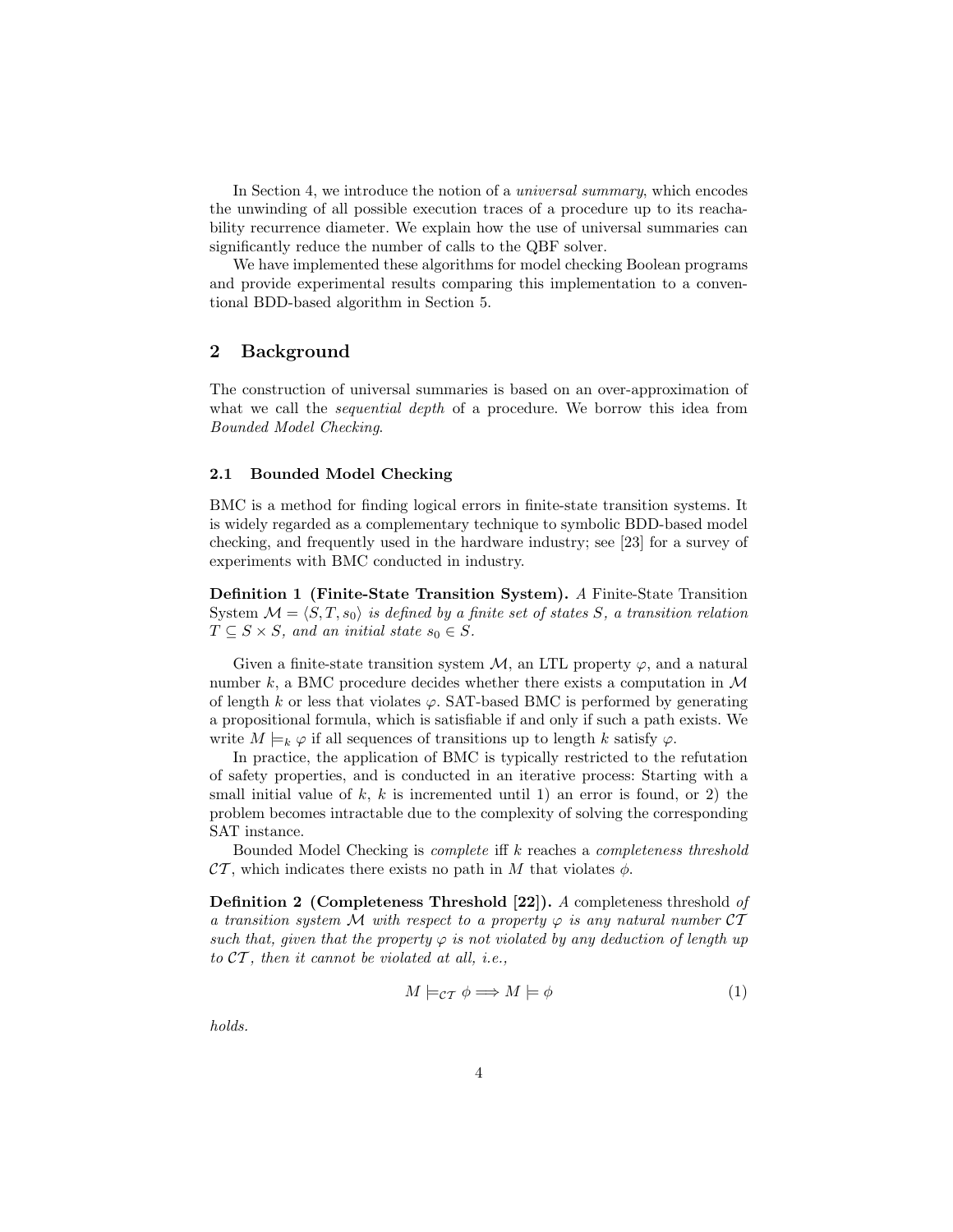The reachability diameter of a finite-state transition system  $\mathcal M$  is a completeness threshold for reachability properties of the form  $\mathbf{G}p$ :

**Definition 3 (Reachability Diameter [22]).** The Reachability Diameter  $rd(M)$ of a finite-state transition system M is the minimal number of steps required for reaching all reachable states.

The reachability diameter corresponds to our notion of the *sequential depth*.

Clearly, if  $M \models \varphi$ , then the smallest  $CT$  is 0, and otherwise it is equal to the length of the shortest counterexample. This implies that finding the smallest CT is at least as hard as checking  $M \models \varphi$ . Consequently, we concentrate on computing an over-approximation of the smallest  $CT$ .

Definition 4 (Reachability Recurrence Diameter [22]). The Reachability Recurrence Diameter with respect to a model  $\mathcal{M} = \langle S, T, s_0 \rangle$  is the longest loopfree path in  $M$  starting from the initial state  $s_0$ :

$$
rrd(\mathcal{M}) \stackrel{def}{=} \max\{i | \exists s_1 \dots s_i \cdot \bigwedge_{j=0}^{i-1} T(s_j, s_{j+1}) \wedge \bigwedge_{j=0}^{i-1} \bigwedge_{k=j+1}^i s_j \neq s_k\} \qquad (2)
$$

The Reachability Diameter and the Reachability Recurrence Diameter are only defined for models with a finite state space. However, Boolean programs do not adhere to this restriction, since they contain procedures with call-by-value parameter passing and recursion.

#### 2.2 Semantics of Boolean Programs

We define Boolean programs and their semantics in terms of the control-flow graph of a program. A Boolean program consists of a set of procedures, each of which is represented by its control flow graph (CFG).

As usual, a control flow graph is a directed graph with nodes corresponding to program locations. Without loss of generality, we assume that each procedure has exactly one entry node and one exit node.

Each edge  $\langle n_1, n_2 \rangle$  corresponds to a transition function  $\langle n_1, \Omega_1 \rangle \rightarrow \langle n_2, \Omega_2 \rangle$ that relates the values of the variables in scope before the transition  $(\Omega_1)$  to those after the transition  $(\Omega_2)$ .

In accordance to [1], a state comprises of the program counter  $n$  (which is a node in the CFG) and the valuation  $\Omega$  of the variables in scope<sup>1</sup>. Unlike the conventional notion of a program state, a state in a Boolean program does not contain the content of the call stack.

We use the following notation to describe transition functions:

 $\Omega(e)$  denotes the evaluation of the expression e according to the valuation  $\Omega$ of the variables in e. Expressions and their evaluation are defined the usual

<sup>&</sup>lt;sup>1</sup> A state corresponds to a *head of a configuration* in a pushdown system [11].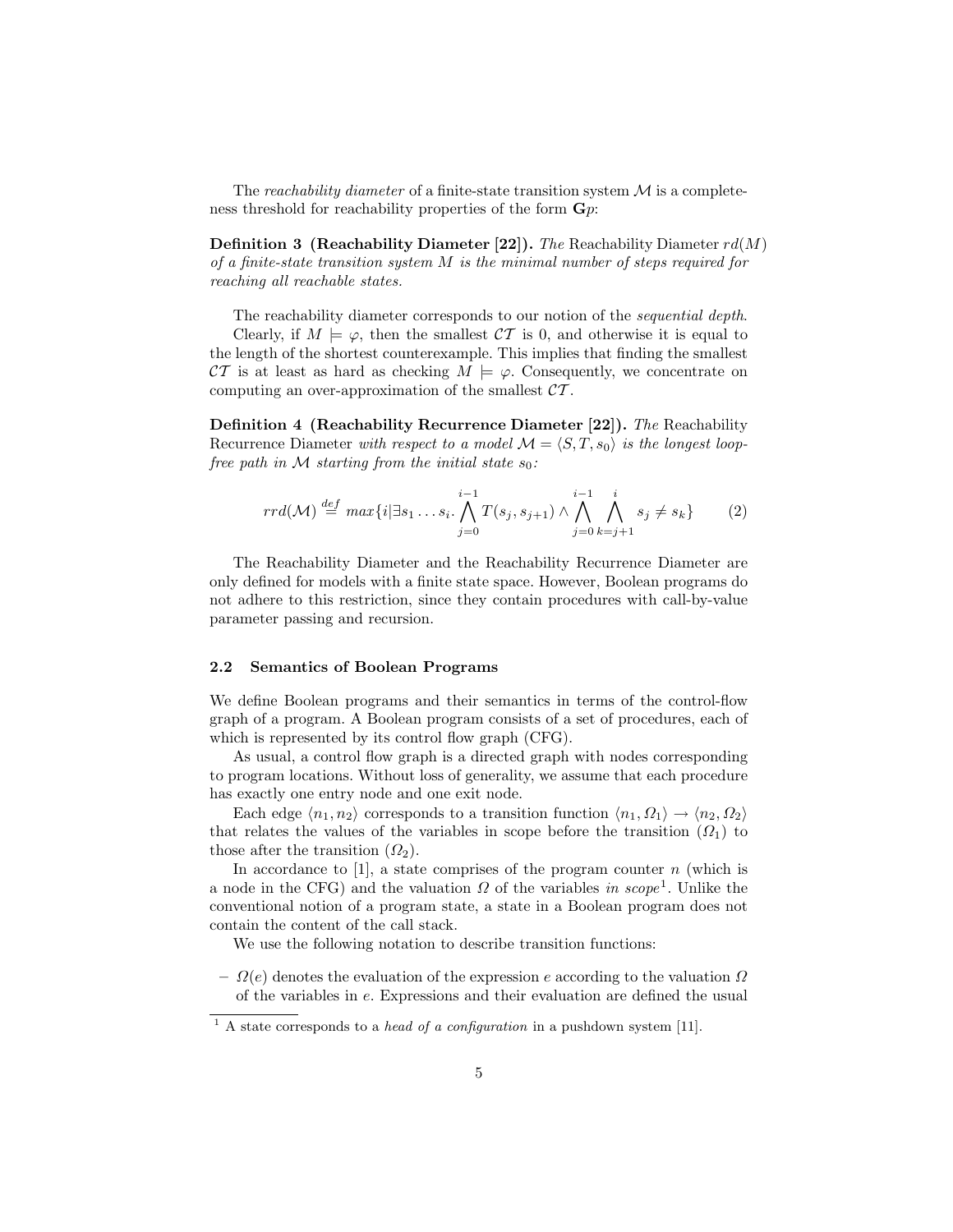way. Furthermore, we allow expressions to range over variables in two different states  $\langle n_1, \Omega_1 \rangle$  and  $\langle n_2, \Omega_2 \rangle$ . We refer to the state before the execution of a transition function as current state, and to the state afterwards as next state.

- We use *primed* versions of the variables to distinguish variables that refer to the next state from the variables in the current state.  $(\Omega_1, \Omega_2)(e)$  denotes the evaluation of such an expression e.
- Expressions may also contain non-deterministic choice. While non-deterministic values are traditionally represented by "∗", we use a set of non-deterministic choice variables  $\iota_1, \ldots \iota_k$  instead. We use  $\xi$  to denote the set of these variables.

In the given setting, only the topmost element of the stack has an immediate impact on the execution of a transition. Therefore, the outcome of a call to a procedure is exclusively determined by the values of the global variables and the actual parameters at the call site. Consequently, each actual call to a procedure **pr** can be summarized by a pair of states  $\langle n_i, \Omega_i \rangle, \langle n_o, \Omega_o \rangle$ , where  $n_i$  denotes the entry node of the control flow graph of  $pr$ , and  $n<sub>o</sub>$  denotes the corresponding exit node. We use  $\Sigma(\mathbf{pr})$  to denote the set of these pairs for a procedure **pr**. Furthermore, we assume in this section that  $\Sigma(\mathbf{pr})$  contains the entries for all reachable call contexts. Clearly,  $\Sigma(\text{pr})$  is finite.

For a given entry state, the corresponding exit states<sup>2</sup> are determined by the transition functions of the control flow graph of pr. The transition functions then again are determined by the statements corresponding to the nodes of the control flow graph. We distinguish following statements:

- The skip statement does not modify the variables, but increments the program counter by one.
- The goto  $\ell_1, \ldots, \ell_m$  statement non-deterministically changes the program counter to one of the program locations  $\ell_1, \ldots, \ell_m$  provided as argument. The valuation of the variables does not change.
- The assume  $e$  statement increases the program counter by one iff the condition e evaluates to true in the current state. Otherwise, the assume statement has no successor states, i.e., terminates the program.
- The constrained assignment statement  $x_1, \ldots, x_k := e_1, \ldots, e_k$  constrain e assigns the values of the expressions  $e_1, \ldots, e_k$  to the variables  $x_1, \ldots, x_k$ . The expressions are evaluated in the current state and may contain a nondeterministic choice variables. The constraint  $e$  is a predicate that ranges over the variables of the current and the next state. It is evaluated in both states, and the statement has no successor state if e does not hold.
- The return statement corresponds to the exit node of the control flow graph of pr. Whenever it is reached, the current state determines the exit valuation of the corresponding summary. We assume without loss of generality that all return values are passed to the caller via global variables, i.e., return has no parameters. Therefore, the variables are not modified. The program counter

<sup>&</sup>lt;sup>2</sup> The use of non-determinism may result in more than one exit valuation.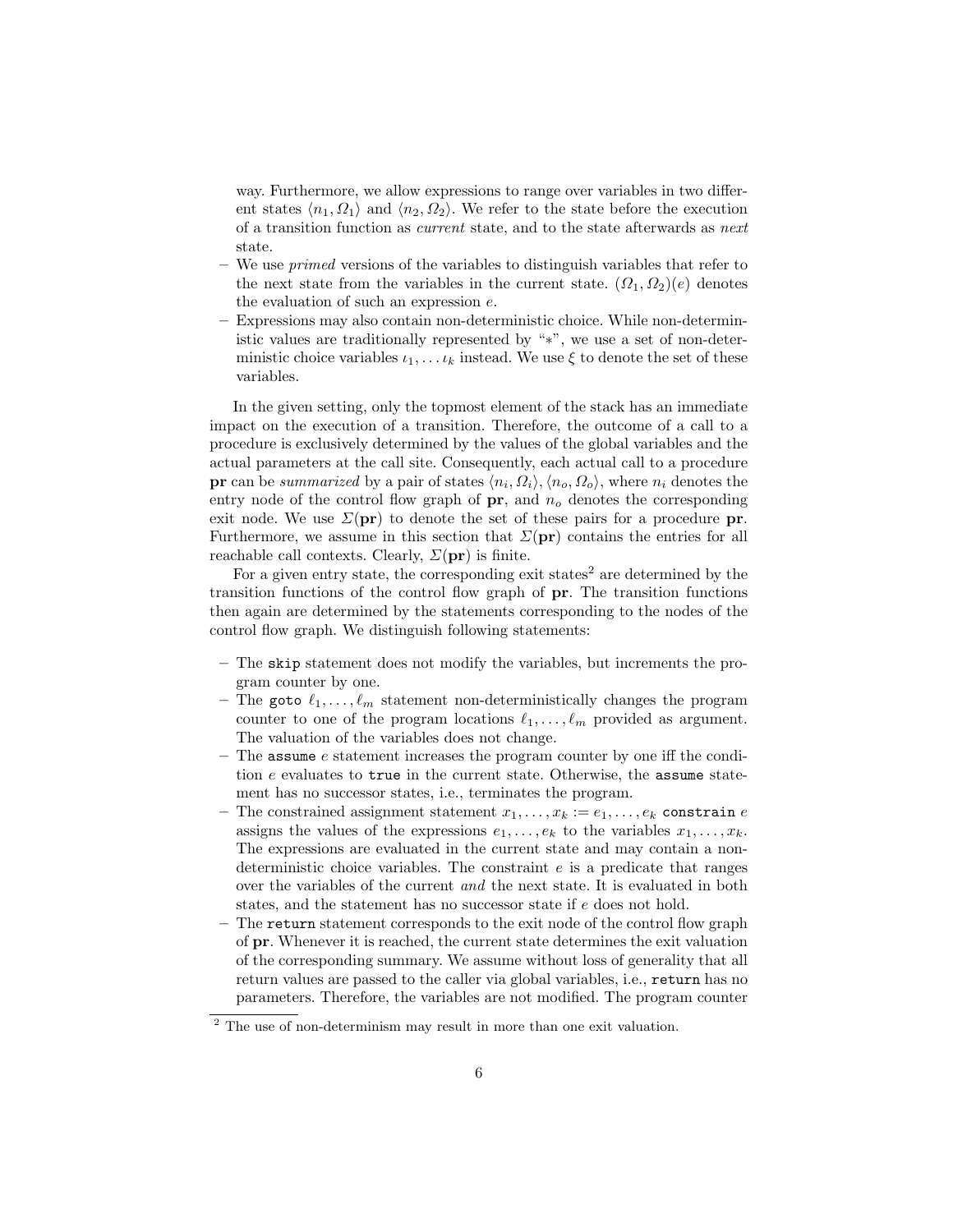of the successor statement is determined by the caller of the corresponding procedure pr.

– The call  $pr(e_1, \ldots, e_k)$  modifies the global variables according to an applicable summary  $\langle n_i, \Omega_i \rangle, \langle n_o, \Omega_o \rangle$  in  $\Sigma(\text{pr})$ . A summary is applicable if a)  $\Omega_i$ agrees with the current state on the global variables, and b) the evaluation of  $e_1, \ldots, e_k$  matches the corresponding actual parameters in  $\Omega_i$ . (The calling context determines the entry valuation of a summary.)

Then, the call to  $pr(e_1, \ldots, e_k)$  modifies the global variables according to  $\Omega_o$ . If more than one summary is applicable, one summary is chosen nondeterministically (analogously to the goto statement).

In the case that an applicable summary exists, the call sets the program counter to the statement that succeeds the call. Otherwise, the statement succeeding the call is never reached.

The statements skip, assume, the constrained assignment, and procedure calls have a single successor node in the control flow graph (according to the structure of the program). The return statement has no successor in the control flow graph, since the program location that succeeds a return statement cannot be determined statically. Goto statements may have more than one successor. Conditional statements like if-then-else or while loops can be modeled using a combination of the goto and assume statements.

The recursive nature of the definition of the semantics indicates that the set of reachable states of a Boolean program can be obtained by means of a fixpoint computation. Several algorithms that compute the least fix-point of  $\Sigma(\mathbf{pr})$ in order to determine the set of reachable states have been proposed [1, 10, 11].

We present a QBF-based algorithm to compute the least fix-point for  $\Sigma(\mathbf{pr})$ in the following section, and propose to use a SAT-based over-approximation of this fix-point in Section 4.

# 3 Summarization using QBF

In this section we describe how we compute the least fix-point of  $\Sigma(\mathbf{pr})$  using forward symbolic execution and QBF-based fix-point detection.

The valuation of a symbolic state is represented in terms of a Boolean formula over non-deterministic choice variables  $i_1, \ldots, i_k$ , i.e., we use a parametric representation. Boolean formulas are defined the usual way.

**Definition 5 (Symbolic State).** A symbolic state is a triple  $\langle n, \omega, \gamma \rangle$ . The first component n identifies the node in the control flow graph and is represented explicitly. The second component  $\omega$  maps the variables V of the Boolean program to formulas, representing a set of valuations for the variables in the symbolic state. Finally,  $\gamma$  is a Boolean formula over the non-deterministic choice variables and represents the guard of the state. An unsatisfiable guard indicates that there is no concrete state represented by  $\langle n, \omega, \gamma \rangle$  [8].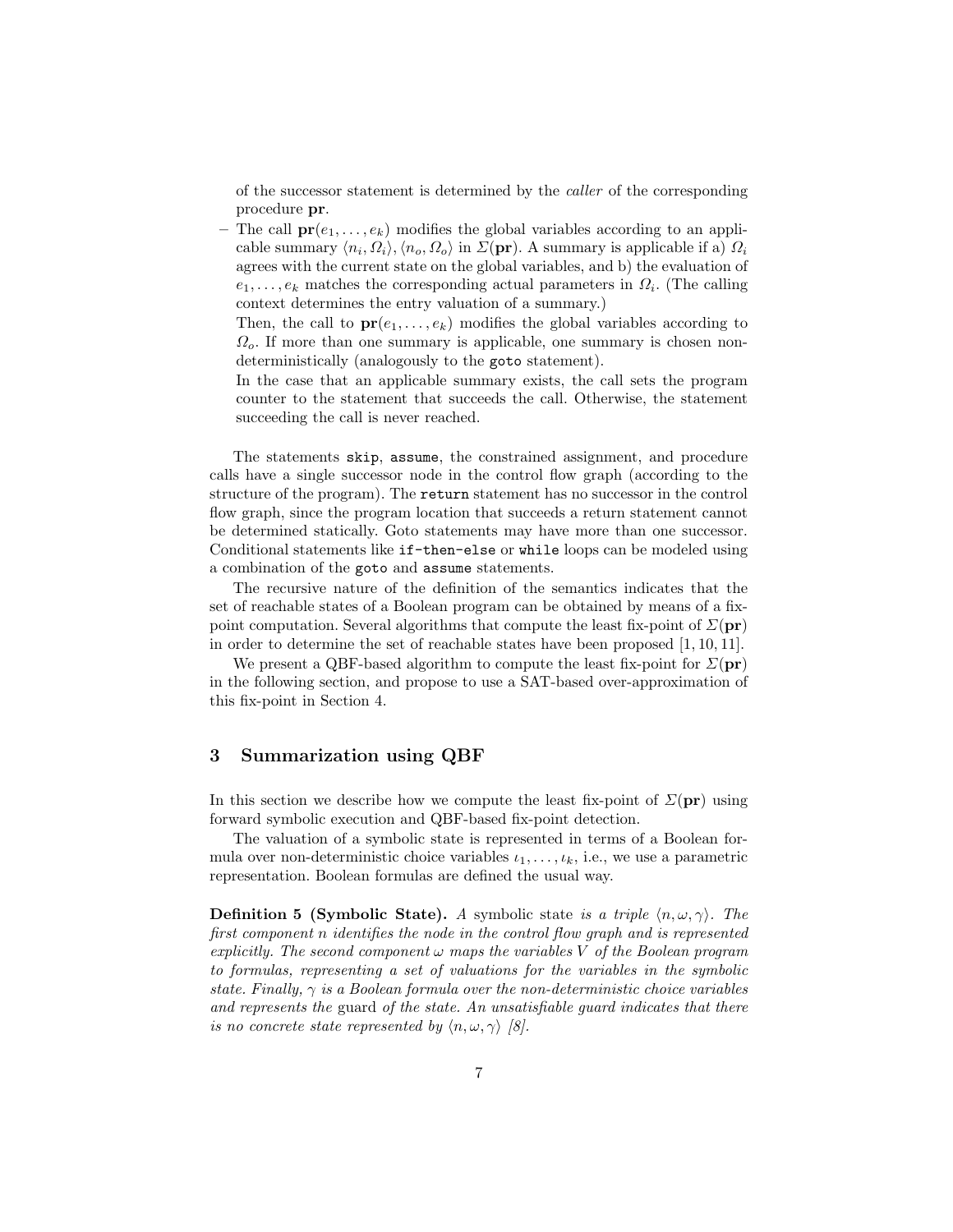| Instruction                  | $\gamma_2$                                 | $\omega_2$                                                                                                                                             |  |
|------------------------------|--------------------------------------------|--------------------------------------------------------------------------------------------------------------------------------------------------------|--|
| skip                         | $\gamma_2=\gamma_1$                        | $\omega_2=\omega_1$                                                                                                                                    |  |
| return                       | $\gamma_2=\gamma_1$                        | $\omega_2=\omega_1$                                                                                                                                    |  |
| goto $\ell_1, \ldots \ell_k$ | $\gamma_2=\gamma_1$                        | $\omega_2=\omega_1$                                                                                                                                    |  |
| assume $e$                   | $\gamma_2 = (\gamma_1 \wedge \omega_1(e))$ | $\omega_2 = \omega_1$                                                                                                                                  |  |
|                              |                                            | $x_1, , x_k := e_1, , e_k  _{\gamma_2} = (\gamma_1 \wedge (\omega_1, \omega_2)(e))  _{\omega_2} = (\omega_1 [x_1/\omega_1(e_1)]  [x_k/\omega_1(e_k)])$ |  |
| $\cos$ train $e$             |                                            |                                                                                                                                                        |  |

**Table 1.** Conditions on the symbolic transitions  $\langle n_1, \gamma_1, \omega_1 \rangle \rightarrow \langle n_2, \gamma_2, \omega_2 \rangle$  for the statements skip, goto, assume, and the constrained assignment

Each symbolic state  $\langle n, \omega, \gamma \rangle$  represents the set of explicit states

$$
\{\langle n,\Omega\rangle | \exists \xi.\xi(\gamma) \land \forall v \in V.\Omega(v) = \xi(\omega(v))\}
$$

The symbolic state  $\langle \ell_{10},(\iota_1 \vee \iota_2), \{a \mapsto \iota_1, b \mapsto (\neg \iota_1 \wedge \iota_2)\}\rangle$ , for instance, represents the explicit states  $\langle \ell_{10}, {a \mapsto 0, b \mapsto 1} \rangle$  and  $\langle \ell_{10}, {a \mapsto 1, b \mapsto 0} \rangle$ . The valuation  $\langle i_1, i_2 \rangle = \langle 0, 0 \rangle$  is ruled out by the guard, and the valuations  $\langle i_1, i_2 \rangle = \langle 1, 0 \rangle$  and  $\langle i_1, i_2 \rangle = \langle 1, 1 \rangle$  yield the same explicit state.

Before we proceed to introduce our symbolic representation of summaries, we define the transition relations for the statements skip, goto, assume, and the constrained assignment. The conditions in Table 1 are equivalent to those presented in [8] (except for the return statement). We use the following notation: We write  $\omega[x/e]$  for the mapping that maps x to the formula e, while it agrees with the mapping  $\omega$  on all other variables. Analogously to  $\Omega(e)$  in Section 2, we use  $\omega(e)$  to denote the evaluation of the expression e according to the mapping ω.

The program locations are omitted in Table 1, since they change according to the rules presented in Section 2. The components  $\gamma$  and  $\omega$  are modified as follows:

- In case of a skip, return, or goto statement,  $\gamma$  as well as  $\omega$  do not change.
- Conditions contributed by assume statements are instantiated according to  $\omega_1$  and conjoined with the guard  $\gamma_1$ . The symbolic execution terminates if  $\gamma_2$  is unsatisfiable.
- A constrained assignment updates the mapping  $\omega_2$  accordingly. If a constraining condition is present, it is instantiated using  $\omega_1$  and  $\omega_2$ , and conjoined with  $\gamma_1$ .

Obviously, an actual symbolic transition can be characterized by a pair of symbolic states  $\langle n_1, \gamma_1, \omega_1 \rangle$ ,  $\langle n_2, \gamma_2, \omega_2 \rangle$ . The first state represents the concrete set of states before the transition, and the second the corresponding concrete states afterwards. By construction (see Table 1), the components  $\gamma_1, \gamma_2, \omega_1$ , and  $\omega_2$  share sub-formulas. Therefore, given one of the concrete states  $\langle n_1, \Omega_1 \rangle \in$  $\langle n_1, \gamma_1, \omega_1 \rangle$ , we can obtain the states that are reachable from  $\langle n_1, \Omega_1 \rangle$  via this transition by *constraining* the state  $\langle n_2, \gamma_2, \omega_2 \rangle$ :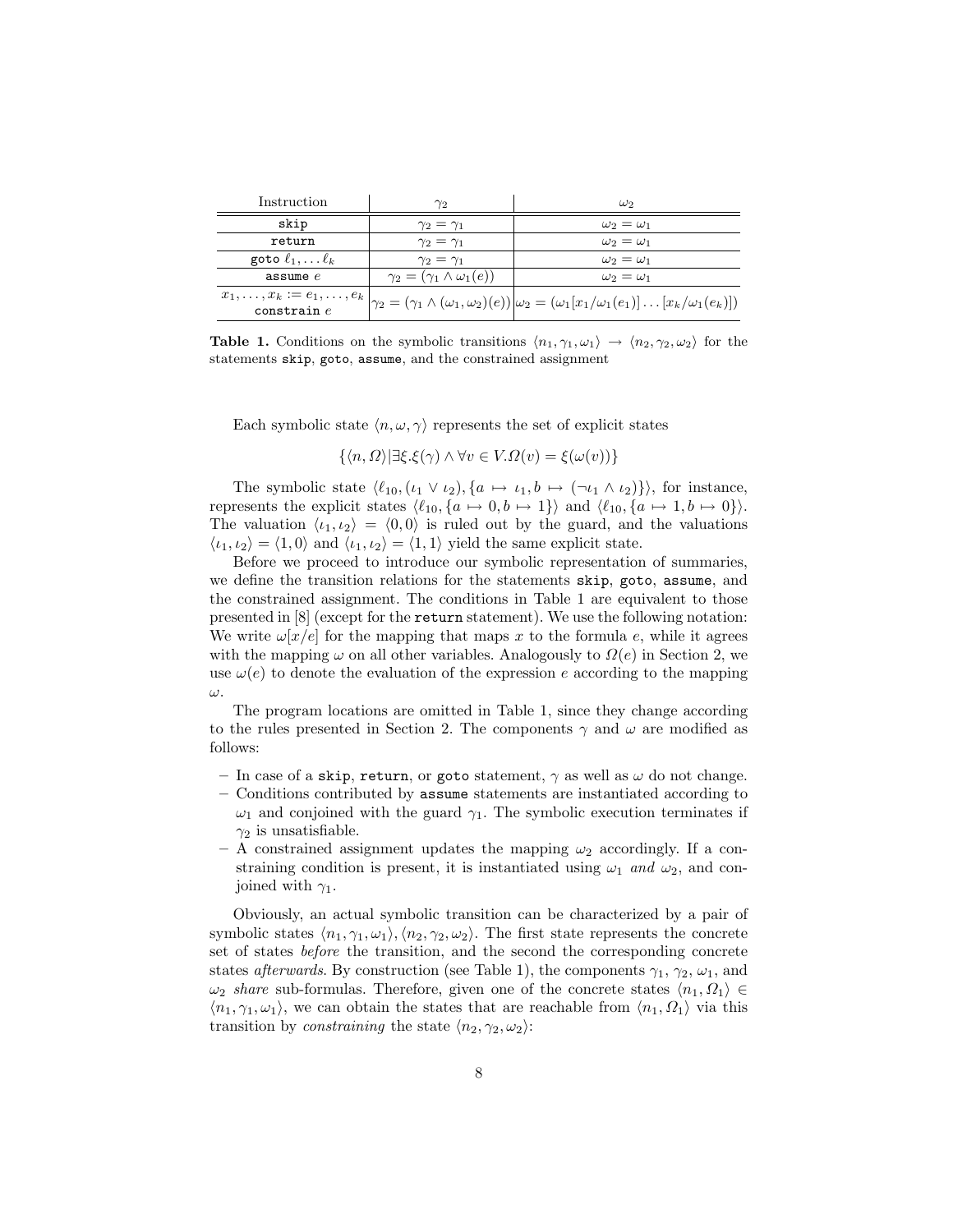$$
\langle n_2, \left( \gamma_2 \wedge \bigwedge_{v \in V} \omega_1(v) = \Omega_1(v) \right), \ \omega_2 \rangle \tag{3}
$$

Continuing our example, we construct the symbolic successor for the state  $\langle \ell_{10},(\iota_1 \vee \iota_2), \{a \mapsto \iota_1, b \mapsto (\neg \iota_1 \wedge \iota_2)\}\rangle$  and the following statement:

$$
a := \neg a \text{ constraint } (\neg b \lor a')
$$

According to Table 1, we obtain  $\omega_2 = \{a \mapsto \neg \iota_1, b \mapsto (\neg \iota_1 \wedge \iota_2)\}\$  and  $\gamma_2 = (\iota_1 \vee \iota_2)$  $\iota_2\wedge(\iota_1\vee\neg\iota_2\vee\neg\iota_1)\equiv(\iota_1\vee\iota_2).$  We compute the successor states for the concrete state  $\langle \ell_{10}, \{a \mapsto 0, b \mapsto 1\} \rangle$  by adding the constraint  $\iota_1 = 0 \wedge (\neg \iota_1 \wedge \iota_2) = 1$ to  $\gamma_2$ , ruling out the successor state  $\langle \ell_{11}, {a \mapsto 0, b \mapsto 1} \rangle$  and leaving us with  $\langle \ell_{11}, \{a \mapsto 1, b \mapsto 0\}\rangle.$ 

Equation 3 can be extended in order to constrain the transition with a symbolic state  $\langle n_1, \gamma_0, \omega_0 \rangle$ :

$$
\langle n_2, \left( \gamma_2 \wedge \gamma_0 \wedge \bigwedge_{v \in V} \omega_1(v) = \omega_0(v) \right), \omega_2 \rangle \tag{4}
$$

In (4), we assume that the non-deterministic choice variables in  $\langle n_1, \gamma_0, \omega_0 \rangle$ differ from those in  $\langle n_1, \gamma_1, \omega_1 \rangle$  and  $\langle n_2, \gamma_2, \omega_2 \rangle$ . This can always be achieved by renaming.

The representation of transitions by means of two symbolic states is not restricted to single transitions, but can be extended to sequences of transitions in the natural way. This representation enables the summarization of compound transitions, and is similar to the concept of path edges [1].

Definition 6 (Path edges and summary edges). A pair of symbolic states  $\langle n_i, \gamma_i, \omega_i \rangle, \langle n_o, \gamma_o, \omega_o \rangle$  is a path edge of procedure pr if

- $n_i$  is the entry node of  $pr_i$ .
- $\langle n_i, \gamma_i, \omega_i \rangle$  is reachable from an initial state of the Boolean program.
- $\langle n_o, \gamma_o, \omega_o \rangle$  is reachable from  $\langle n_i, \gamma_i, \omega_i \rangle$  by a sequence of statements that does not contain the return statement of  $pr$  (unless  $n_o$  happens to be the corresponding exit node).

In particular, we can use this representation to store summaries for procedure calls. We define a summary edge of **pr** to be a path edge  $\langle n_i, \gamma_i, \omega_i \rangle, \langle n_o, \gamma_o, \omega_o \rangle$ , for which we require that  $n_i$  corresponds to the entry node, and  $n_o$  corresponds to the exit node of pr.

Using Definition 6 and Equation 4, we can give a symbolic transition function for the procedure call statement. Assume that we encounter a procedure call  $pr(e_1, \ldots, e_k)$  and the current state is  $\langle n_c, \gamma_c, \omega_c \rangle$ . Let  $\Sigma_s(pr)$  be the set of symbolic summaries for the procedure  $pr$ . We use  $g_1, \ldots, g_m$  to denote the global variables of the Boolean program,  $l_1, \ldots, l_j$  to denote the local variables of the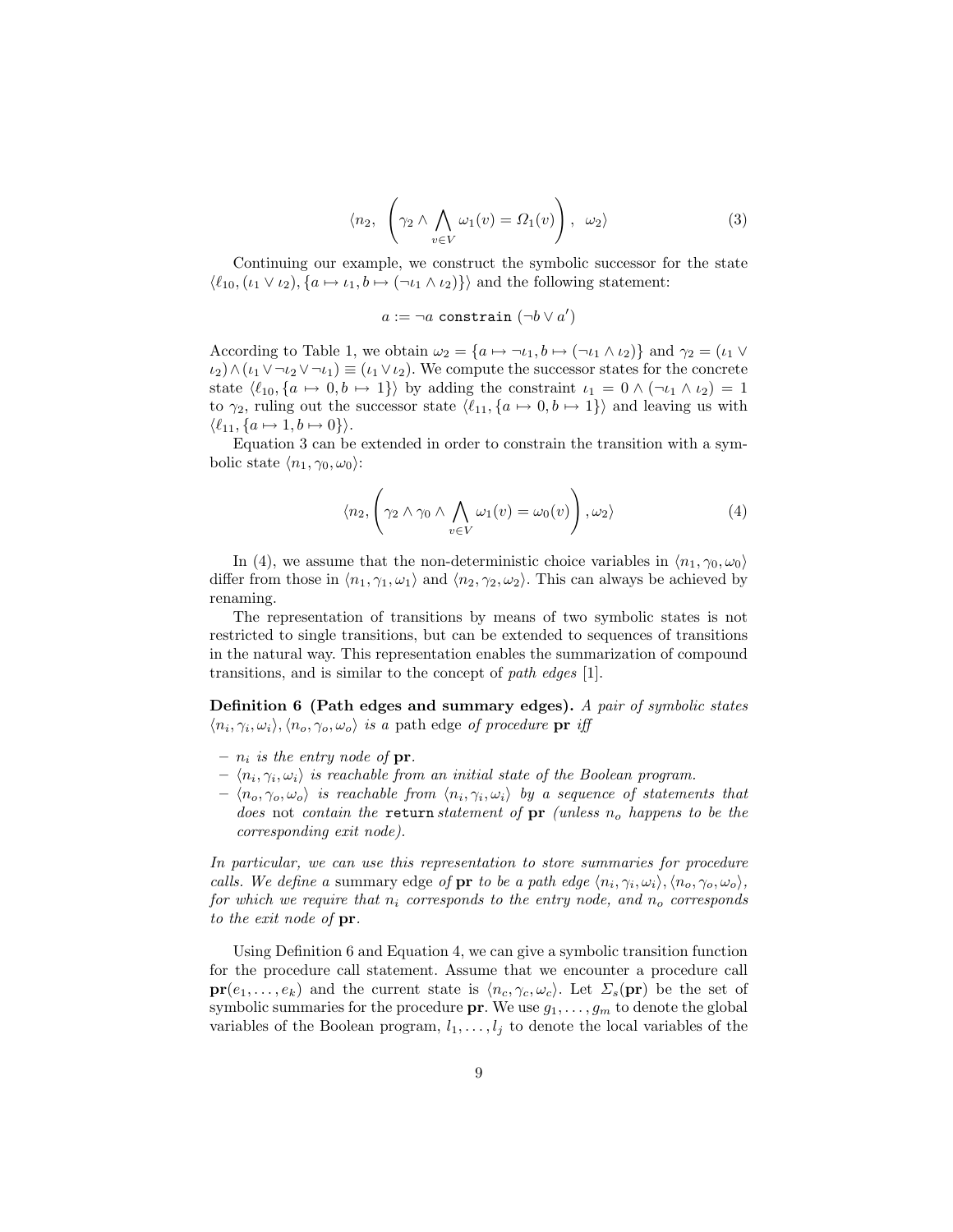calling context, and  $f_1, \ldots, f_k$  to denote the formal parameters of the procedure pr.

A summary edge  $\langle n_i, \gamma_i, \omega_i \rangle, \langle n_o, \gamma_o, \omega_o \rangle \in \Sigma_s(\textbf{pr})$  is applicable to the calling context  $\langle n_c, \gamma_c, \omega_c \rangle$  iff

- 1. for all reachable valuations of  $g_1, \ldots, g_m, e_1, \ldots, e_k$  in  $\langle n_c, \gamma_c, \omega_c \rangle$  there exists a matching valuation  $g_1, \ldots, g_m, f_1, \ldots, f_k$  in  $\langle n_i, \gamma_i, \omega_i \rangle$ , and
- 2.  $\gamma_o$  is still satisfiable when the global and formal variables are restricted to the global variables and parameter expressions of  $\gamma_c$  and  $\omega_c$  according to Equation 4.

The universal quantification in the first condition requires us to use a QBF instance to decide applicability:

$$
\forall \xi_c. \ \gamma_c \Rightarrow \exists \xi_o. \ \bigwedge_{s \in \{1 \dots m\}} w_i(g_s) = w_c(g_s) \ \wedge \ \bigwedge_{t \in \{1 \dots k\}} w_i(f_t) = w_c(e_t) \ \wedge \ \gamma_o \tag{5}
$$

We use  $\xi_c$  to denote the set of non-deterministic choice variables in  $\gamma_c$  and  $\omega_c$ , and  $\xi_o$  for the set of remaining non-deterministic choice variables. Again, we assume that the sets  $\xi_c$  and  $\xi_o$  are disjoint.

Assuming that (5) holds, we can restrict the symbolic state  $\langle n_o, \gamma_o, \omega_o \rangle$  to the states reachable from the calling context  $\langle n_c, \gamma_c, \omega_c \rangle$  analogously to (4). By applying the summary, we obtain a new symbolic state  $\langle n_r, \gamma_r, \omega_r \rangle$  (the state after the return statement) with

$$
\gamma_r := \gamma_o \wedge \gamma_c \wedge \bigwedge_{s \in \{1 \dots m\}} w_i(g_s) = w_c(g_s) \wedge \bigwedge_{t \in \{1 \dots k\}} w_i(f_t) = w_c(e_t) \qquad (6)
$$

and

$$
\omega_r(g_1) = \omega_o(g_1), \dots, \omega_r(g_m) = \omega_o(g_m), \omega_r(l_1) = \omega_c(l_1), \dots, \omega_r(l_j) = \omega_c(l_j) \tag{7}
$$

Now consider the case that (5) does not hold, i.e.,  $\Sigma_s(\mathbf{pr})$  contains no applicable summary. In that case, a new summary edge must to be computed for the calling context  $\langle n_c, \gamma_c, \omega_c \rangle$ . For this purpose, we construct a new symbolic state  $\langle n_i, \gamma_i, \omega_i \rangle$  which agrees with  $\langle n_c, \gamma_c, \omega_c \rangle$  on the global variables, and assign  $e_1, \ldots, e_k$  to the formal parameters (using same transition function as the assignment statement). The symbolic state  $\langle n_i, \gamma_i, \omega_i \rangle$  serves as entry node for a new path edge, and may eventually yield a new summary edge.

**Fix-point Detection** In order to determine the least fix-point of  $\Sigma<sub>s</sub>(pr)$ , our reachability checking algorithm maintains a set  $P$  of path edges that have been constructed so far. Our algorithm is similar to the BDD-based model checking algorithm presented in [1]. However, unlike a BDD-based representation of path edges, our representation is not canonical. The price we pay for being able to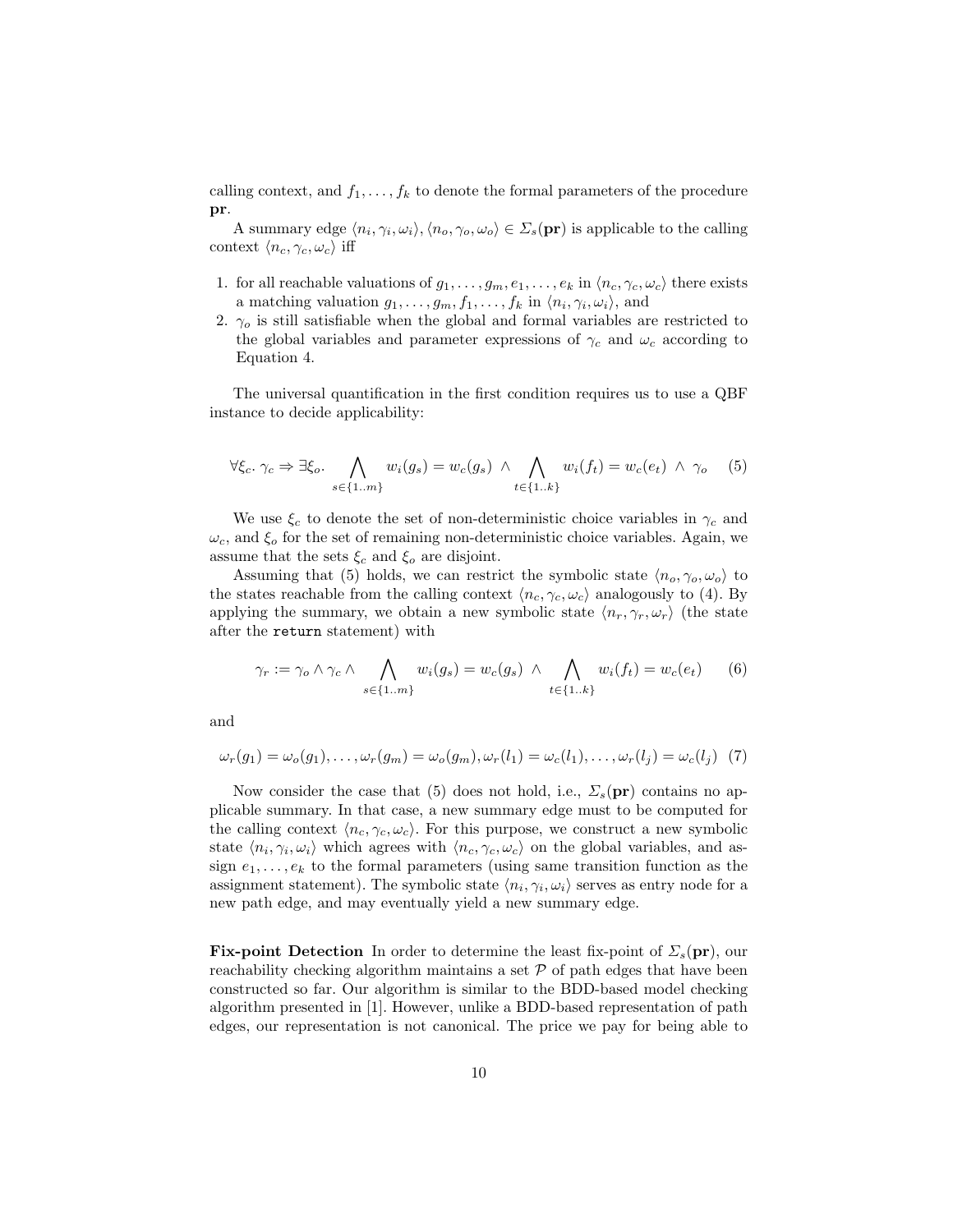```
1: procedure INSERT(\pi)2: if \pi \not\subseteq \mathcal{P} then
 3: insert \pi into \mathcal P4: insert \pi into \mathcal W5: end if
 6: end procedure
 7: Initialize \mathcal P to \emptyset;
 8: for all pr do Initialize \Sigma_s(\text{pr}) to \emptyset;
 9: end for
10: W := \{ \langle n_0, \text{true}, \omega_* \rangle, \langle n_0, \text{true}, \omega_* \rangle \}; \qquad \triangleright \langle n_0, \text{true}, \omega_* \rangle \text{ is initial state}11: W' := \emptyset;12: while \mathcal{W} \neq \emptyset do
13: remove \pi = \langle n_i, \gamma_i, \omega_i \rangle, \langle n_o, \gamma_o, \omega_o \rangle from W
14: if statement of n<sub>o</sub> is skip, assume, or assignment then
15:
                 \prime :=TRANS(\pi, n_o);16: iNSERT(\pi');
17: else if statement of n_o is goto \ell_1, \ldots, \ell_k then
18: \pi_{\ell_1}, \ldots, \pi_{\ell_k}\trianglerightsplit path edge
19: for all t \in \{1..k\} do
20: iNSERT(\pi_{\ell_t});21: end for
22: else if statement of n_o is call pr(e_1, \ldots, e_k) then
23: for all \sigma_{\mathbf{pr}} \in \Sigma(\mathbf{pr}) do
24: if APPLICABLE(\pi, \sigma_{pr}) then
25:
                           ' := \text{APPLY}(\pi, \sigma_{\textbf{pr}});26: I NSERT(\pi');27: end if
28: end for
29: if \{\sigma_{\mathbf{pr}} \in \Sigma(\mathbf{pr}) \mid \text{APPLICABLE}(\pi, \sigma_{\mathbf{pr}})\} = \emptyset then
30: construct entry state \langle n_i, \gamma_i, \omega_i \rangle for pr;
31:
                      \mathcal{O}':=\{\langle n_i,\gamma_i,\omega_i\rangle,\langle n_i,\gamma_i,\omega_i\rangle\};32: INSERT(\pi');
33: insert \pi into \mathcal{W}'\triangleright postpone expansion
34: end if
35: else if statement of n_o is return then
36: if \pi \not\subseteq \Sigma_s(\mathbf{pr} \text{ of } n_i) then
37: \sigma := \pi; \triangleright encountered new summary edge
38: insert \sigma into \Sigma_s(\text{pr});39: for all \pi_c \in \mathcal{W}' s.t. APPLICABLE(\pi_c, \sigma) do
40:
                        \pi' := \operatorname{APPLY}(\pi_c, \sigma);\triangleright perform postponed expansion
41: I \text{INBERT}(\pi');42: end for
43: end if
44: end if
45: end while
```
Fig. 1. The SAT based model checking algorithm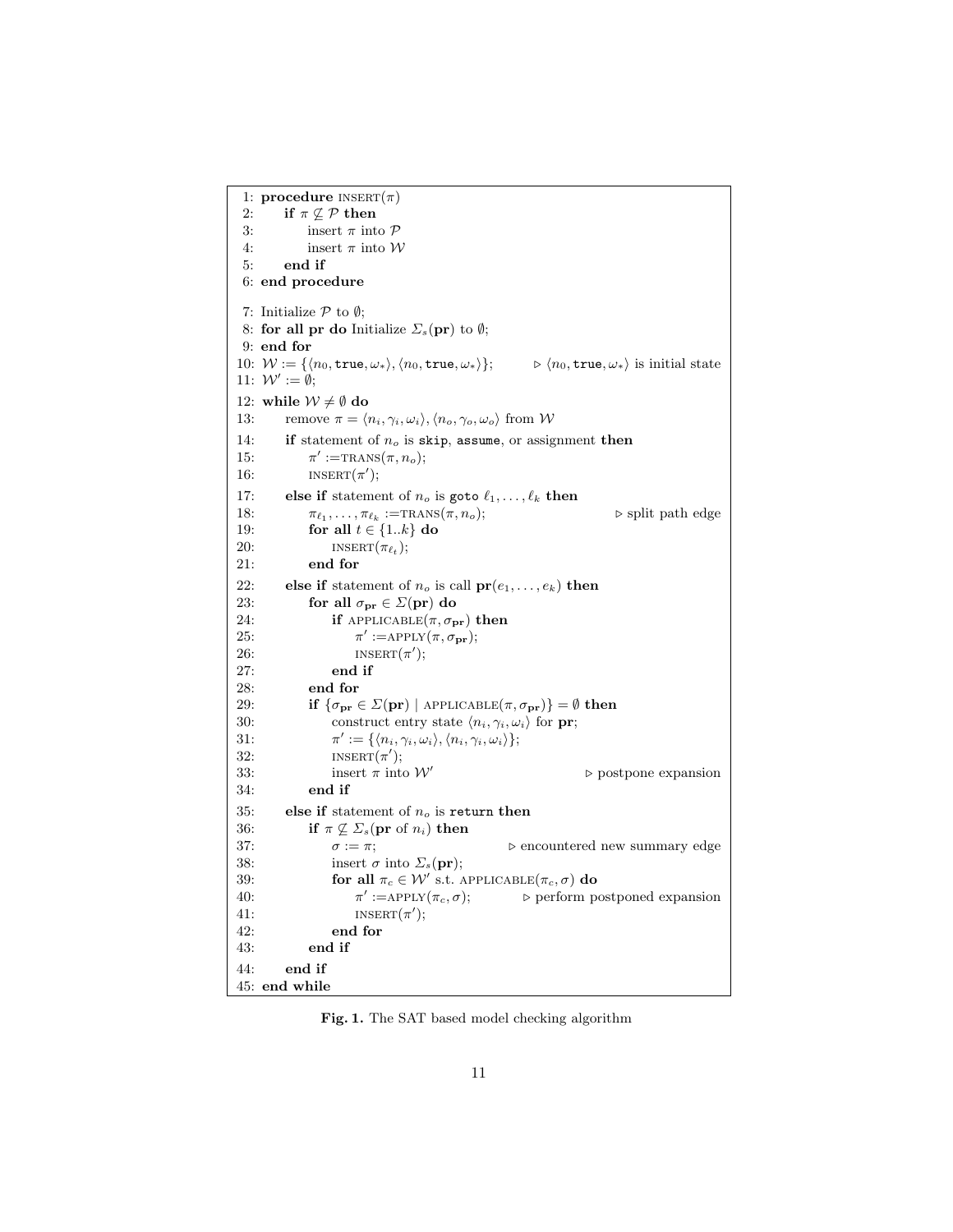apply transition functions efficiently is that we need to solve a QBF instance in order to determine whether a path edge is already an element of  $P$ .

Let  $V$  be the variables in scope in procedure  $pr$ . Given two path edges  $\langle n_i, \gamma_{i1}, \omega_{i1} \rangle, \langle n_o, \gamma_{o1}, \omega_{o1} \rangle$  and  $\langle n_i, \gamma_{i2}, \omega_{i2} \rangle, \langle n_o, \gamma_{o2}, \omega_{o2} \rangle$ , the latter is at least as general as the former iff

$$
\forall \xi_1. \ \gamma_{o1} \Rightarrow \exists \xi_2. \ \gamma_{o2} \ \land \ \bigwedge_{v \in V} \omega_{i1}(v) = \omega_{i2}(v) \land \omega_{o1}(v) = \omega_{o2}(v) \tag{8}
$$

where  $\xi_1$  refers to the non-deterministic choice variables of the first path edge, and  $\xi_2$  to those of the second. Equation 8 holds iff the set of pairs of concrete states represented by the first path edge is a subset of the corresponding set represented by the second. In that case, a further expansion of the path edge  $\langle n_i, \gamma_{i1}, \omega_{i1} \rangle, \langle n_o, \gamma_{o1}, \omega_{o1} \rangle$  does not yield any states that are not discovered by expanding the more general path edge.

The pseudo code of our QBF-based algorithm is presented in Figure 1. It resembles the model checking algorithm presented in [1], but uses SAT and QBF instead of BDDs. In line 10, we use  $\omega_*$  to indicate that the state is initialized non-deterministically.

We use  $APPLICABLE(\pi, \sigma)$  to denote the condition in Equation 5, where  $\pi =$  $\langle n_e, \gamma_e, \omega_e \rangle, \langle n_c, \gamma_c, \omega_c \rangle$  is a path edge that provides the calling context, and  $\sigma$  is a summary edge. Furthermore,  $APPLY(\pi, \sigma)$  denotes the path edge that we obtain by applying the summary according to equations (6) and (7). The condition in Equation 8 is expressed by  $\pi_1 \subseteq \pi_2$  and holds if the path edge  $\pi_1$  is subsumed by  $\pi_2$ . Finally, we use  $\text{Trans}(\pi, n)$  to denote the application of the transition function of a node *n* as listed in Table 1.

The algorithm maintains a work-list  $W$  in which all path-edges are stored that are currently explored are stored. Each path edge of this work-list is expanded according to the transition functions described above, until either the guard becomes unsatisfiable or the resulting path edge is already in  $\mathcal P$ . For convenience, we define a procedure  $\text{insert}(\pi)$ , which we use to insert a path edge into the work-list, unless it is already contained in P.

In line 14, the transition functions presented in Table 1 are applied. Whenever the algorithm encounters a goto statement, the current path edge is split (see line 17).

Procedure calls are handled in line 22. Matching summary edges are applied immediately. However, if there is no applicable summary edge, we construct an entry state for the called procedure and add a corresponding path edge to the work-list W. Furthermore, we store the current path  $\sigma$  edge in W', which is examined whenever we add a new summary to  $\Sigma(\text{pr})$ . Thus, we guarantee that any summary of **pr** that is eventually generated is applied to also  $\sigma$  (see line 39).

Path merging Splitting the path edge in line 17 of our algorithm in Figure 1 may lead to an explosion of the of the number of path edges. Therefore, we merge path edges in our work-list  $W$  whenever possible. Two path edges  $\langle n_{i1}, \gamma_{i1}, \omega_{i1} \rangle, \langle n_{o1}, \gamma_{o1}, \omega_{o1} \rangle$  and  $\langle n_{i2}, \gamma_{i2}, \omega_{i2} \rangle, \langle n_{o2}, \gamma_{o2}, \omega_{o2} \rangle$  can be merged if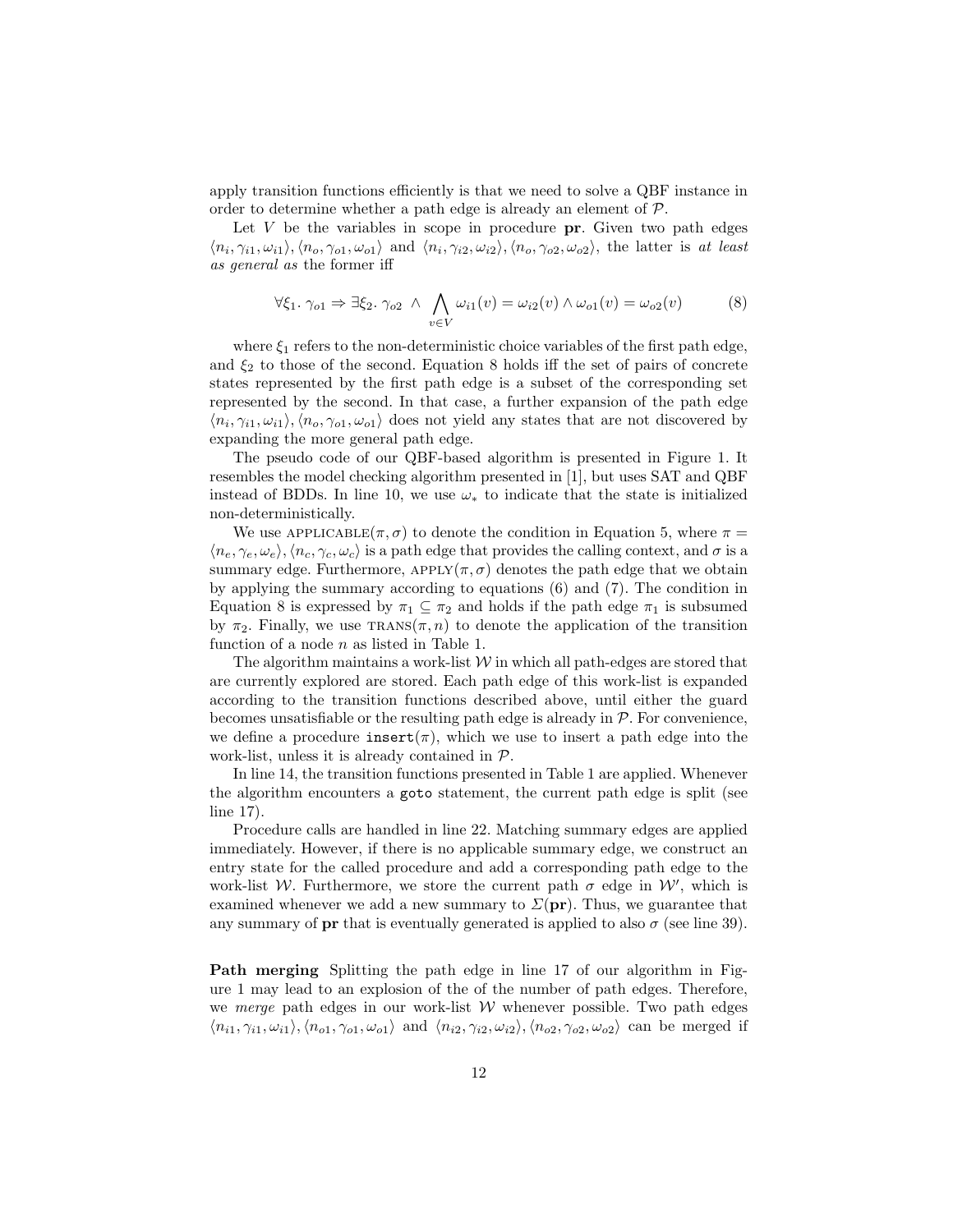$\langle n_{i1}, n_{o1} \rangle$  and  $\langle n_{i2}, n_{o2} \rangle$  coincide. In that case, we construct a new path edge  $\langle n_{i1}, \gamma_i, \omega_i \rangle, \langle n_o 1, \gamma_o, \omega_o \rangle$  such following conditions hold for  $\gamma_i$  and  $\omega_i$ :

$$
- \gamma_i = (\gamma_{i1} \land \bigwedge_{v \in V} \omega_i(v) = \omega_{i1}(v)) \lor (\gamma_{i2} \land \bigwedge_{v \in V} \omega_i(v) = \omega_{i2}(v))
$$
  
- for all  $v \in V$ ,  $\omega_i(v) = \omega_{i1}(v) \lor \omega_{i2}(v)$ 

Analogously, we construct similar conditions for  $\gamma_o$  and  $\omega_o$  and name the procedure that merges a set of path edges  $\Pi$  MERGE( $\Pi$ ). We deploy a heuristic that postpones the application of certain transitions (e.g. at join nodes in the CFG) in order to increase the number of path edges in  $W$  that can be merged. A similar approach is used by the model checker Dizzy [20], but not in combination with summarization.

### 4 Universal Summaries

Solving the QBF instances is the primary performance bottleneck of the algorithm presented in the previous section. The majority of the QBF instances is generated by the fix-point detection algorithm (see Equation 8). These QBF instances cannot be avoided if we want to compute the least fix-point of  $\Sigma_s(\text{pr})$ . However, if we settle for an over-approximation of this fix-point, we can reduce the number of calls to the QBF solver significantly.

The set of path edges consisting of all sequences of transitions of a procedure **pr** up to its reachability recurrence diameter (see Def. 3) is such an overapproximation. The definition of the reachability recurrence diameter requires adaption to be applicable to procedures of Boolean programs:

- The reachability recurrence diameter is only defined for finite state system and therefore not applicable to recursive procedure calls.
- The transition function  $T$  in Definition 1 is a compound, synchronous transition function that modifies all state variables in each step. A Boolean program is a disjunctive partitioning of local transitions, and the advantage of locality is lost if we treat it as a compound transition function.

We address these issues as follows:

- We replace the procedure calls in pr by a non-deterministic assignment to all global variables that are potentially changed by the callee. The set of these variables can be obtained by static analysis. The resulting procedure pr<sup>∗</sup> is an over-approximation of the behavior of pr.
- We still split the path edges, but perform aggressive merging, i.e., we merge at every join node in the CFG. Thus, instead of unwinding the entire compound transition function, each cycle in the CFG is unwound separately. This corresponds to the loop unrolling algorithm used in the Cbmc tool [24].

The algorithm in Figure 2 performs aggressive merging by making sure that no path edge can proceed beyond a join node unless all other path edges in the work list have "caught up". We achieve this by assigning a priority to each node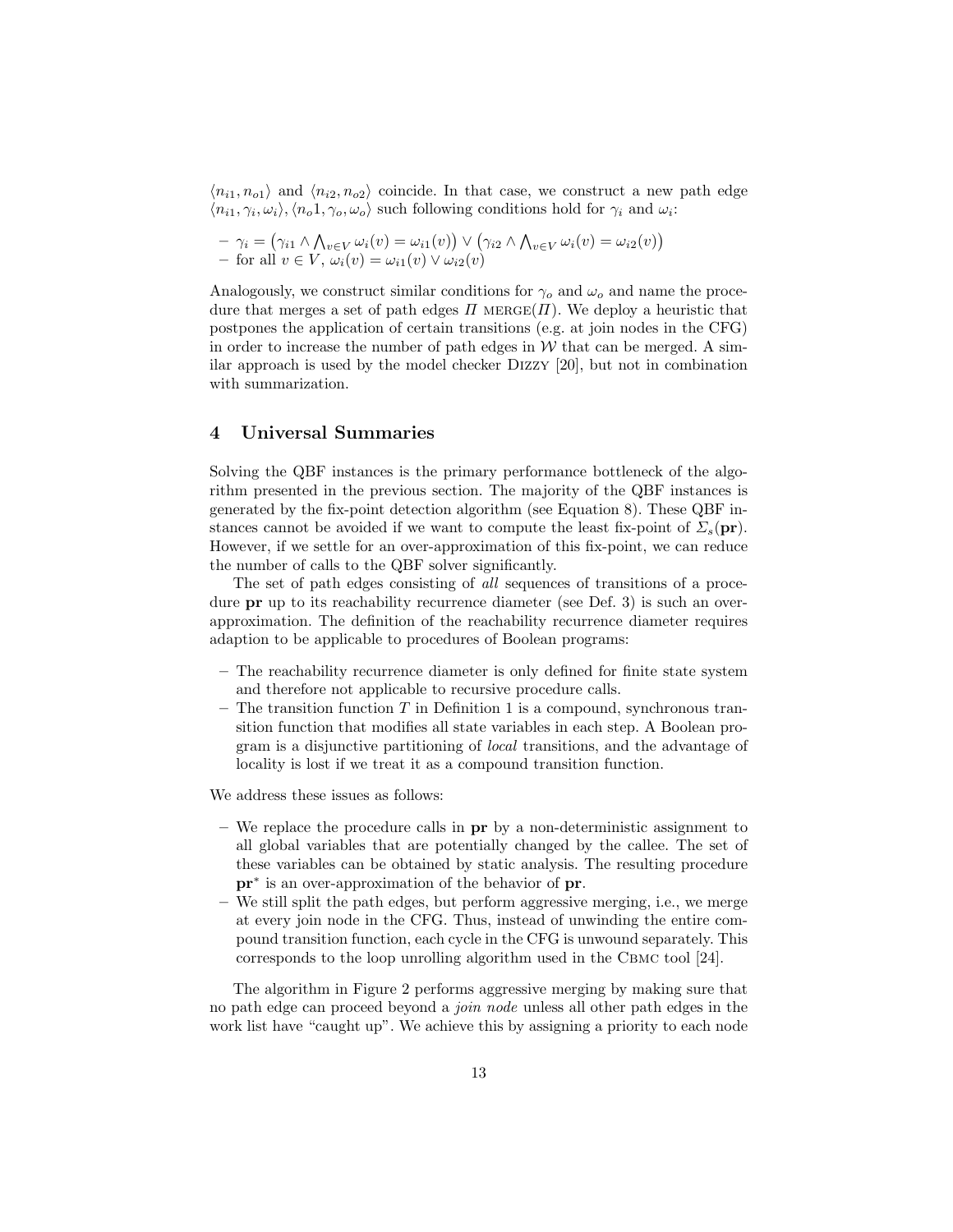1: procedure  $UNROLL(pr)$ 2:  $W := \{ \langle n_0, \text{true}, \omega_* \rangle, \langle n_0, \text{true}, \omega_* \rangle \}; \Rightarrow \langle n_0, \text{true}, \omega_* \rangle$  is initial state 3: for all nodes  $n \in \text{CFG}(\text{pr})$  do 4:  $\mathcal{P}(n) := \emptyset$ ; 5: end for 6: assign priorities no nodes: the closer to return statement, the lower; 7: while  $\mathcal{W} \neq \emptyset$  do 8: choose  $n_o$  with highest priority s.t.  $\exists \langle n_i, \gamma_i, \omega_i \rangle, \langle n_o, \gamma_o, \omega_o \rangle \in \mathcal{W};$ 9:  $W' := \{ \langle n'_i, \gamma'_i, \omega'_i \rangle, \langle n'_o, \gamma'_o, \omega'_o \rangle \in \mathcal{W} \mid n'_o = n_o \};$ 10:  $W := \mathcal{W} \setminus \mathcal{W}'$ ;  $11:$  $' := \text{MERGE}(\mathcal{W}');$ 12:  $\exp(\pi')$ );  $\triangleright$  expands  $\pi'$  and adds result to W 13: end while 14: end procedure

Fig. 2. Expanding and merging path edges at every join node

in the control flow graph. The priority depends on the distance to the exit node: Nodes closer to the return statement have a lower priority, and the exit node itself has the lowest priority.

Note that this algorithm fails to proceed beyond a join node of a cycle of the CFG if the procedure  $EXPAND$  (see call in line 12) perpetually generates new path edges for this cycle. We prevent this by restricting the path edges generated by EXPAND to the reachability recurrence diameter of **pr**:

Definition 7 (Reachability Recurrence Diameter of procedure). The reachability recurrence diameter  $rrd(\mathbf{pr})$  of a Boolean procedure  $\mathbf{pr}$  is the longest sequence of concrete transitions in  $\mathbf{pr}^*$  such that no state  $\langle n, \Omega \rangle$  of the procedure is visited twice.

Given a set of symbolic path edges  $\langle n_i, \gamma_i, \omega_i \rangle, \langle n_o, \gamma_{o,j}, \omega_{o,j} \rangle, j \in \{1..n\}$  for a node  $n_o$  in procedure  $pr^*$ , we can construct a formula (similar to Equation 2) that is satisfiable iff there are  $n$  distinct states such that each path edge represents one of them:

$$
\exists \xi. \bigwedge_{j=0}^{n-1} \bigwedge_{k=j+1}^{n} \gamma_{o,j} \wedge \gamma_{o,k} \wedge \bigwedge_{v \in V} \omega_{o,j}(v) \neq \omega_{o,k}(v) \tag{9}
$$

If we keep a record of all path edges that reach a node n (using a set  $\mathcal{P}(n)$ ), we can use Equation 9 to check whether there still exists a sequence of concrete transitions that visits no state at n twice. We use RECURRING( $\mathcal{P}(n)$ ) to denote Equation 9.

The pseudo-code for the procedure expand is presented in Figure 3. The algorithm checks at each program location whether the reachability recurrence diameter is exceeded. The path edge of the current step is added to  $\mathcal{P}(n)$  unless RECURRING( $\mathcal{P} \cup \{\pi\}$ ) holds (we implicitly assume that path edges with unsatisfiable guards are dropped, too).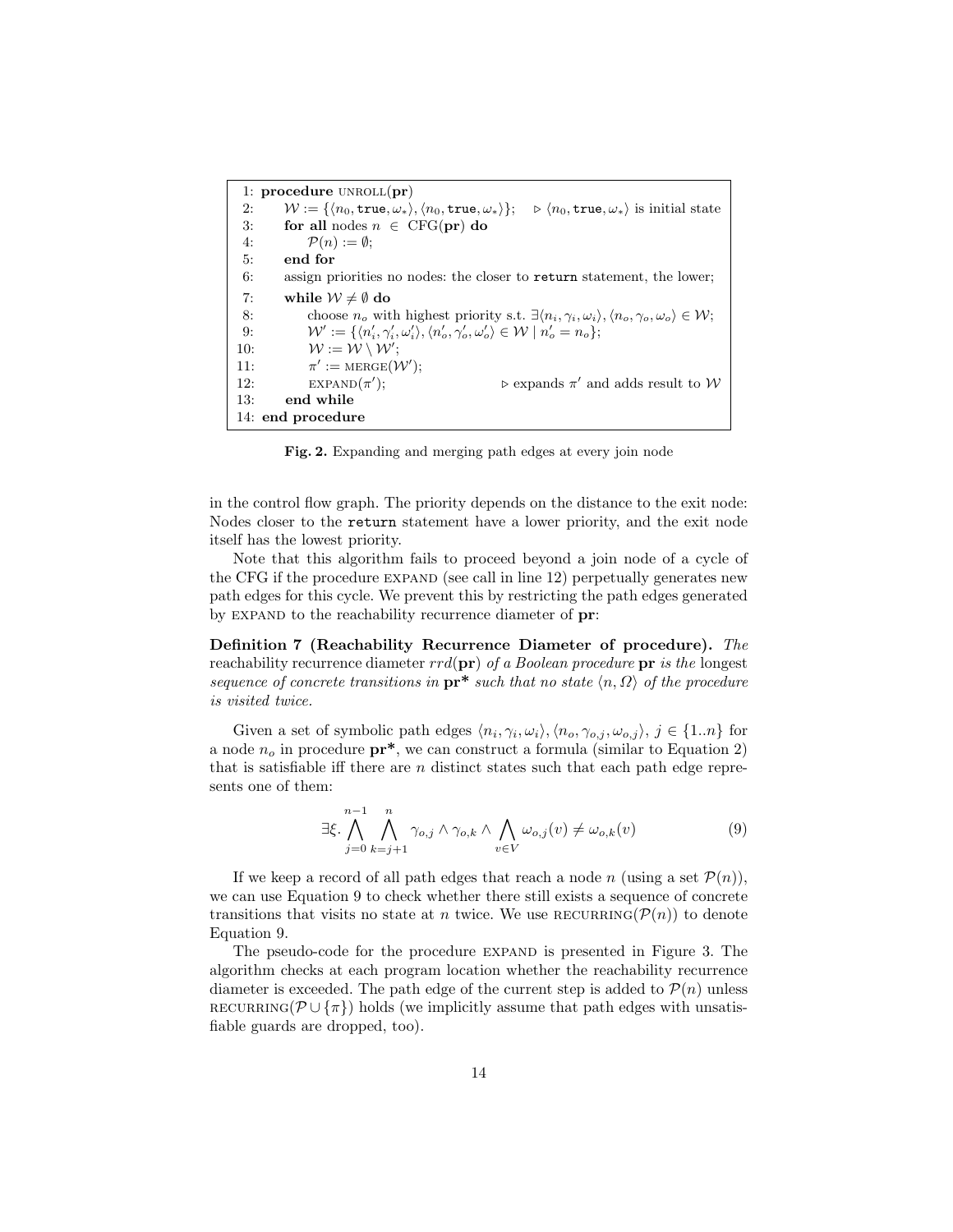```
1: procedure INSERT(\pi)2: if ¬RECURRING(\mathcal{P}(n_o) \cup \{\pi\}) then
 3: \mathcal{P}(n_o) := \mathcal{P}(n_o) \cup {\pi};4: W := \mathcal{W} \cup \{\pi\};5: end if
 6: end procedure
 7: procedure EXPAND(\pi)8: if statement of n<sub>o</sub> is skip, assume, or assignment then
 9:
              ' :=TRANS(\pi, n_o);10: I N \text{SERT}(\pi');11: else if statement of n_o is goto \ell_1, \ldots, \ell_k then
12: \pi_{\ell_1}, \ldots, \pi_{\ell_k} := \text{TRANS}(\pi, n_o);13: for all \ell \in \{\ell_1, \ldots \ell_k\} do
14: insert(\pi_{\ell});15: end for
16: else if statement of n_o is call pr'(e_1, \ldots, e_k) then
17: let G \subseteq \{g_1, \ldots, g_m\} be globals changed in pr';
18:
              \prime := \pi with G assigned non-deterministically;
19: INBERT(\pi');20: else if statement of n<sub>o</sub> is return then
21: report \pi as result;
22: end if
23: end procedure
```
Fig. 3. Unrolling transitions of a Boolean procedure until states repeat

Whenever the algorithm encounters a call to a procedure  $pr'$ , it replaces the transition by a non-deterministic assignment to the globals that are potentially changed by  $pr'$  (see line 18). Finally, we return the entirely merged path edge  $\pi$ that reaches the exit node of the CFG.

Again, we use  $\langle n_0, \text{true}, \omega_* \rangle$  to denote the non-deterministically initialized state (see line 2 in Figure 2), i.e., we do not restrict the calling context. Therefore, our algorithm generates a path edge that contains all sequences of transitions that do not visit a state twice for an arbitrary calling context.

We use this observation to justify our initial claim: The path edge  $\pi$  obtained by computing UNROLL(pr) over-approximates  $\Sigma_s$ (pr). We call this  $\pi$  a universal summary.

**Definition 8 (Universal summary).** The universal summary  $\Sigma_u(\textbf{pr})$  of a procedure pr is the path edge that we obtain by merging the path edges of all sequences of transitions (the initial state being an unconstrained calling context) of  $\mathbf{pr}^*$  up to the reachability recurrence diameter of  $\mathbf{pr}^*$ , i.e.,  $\Sigma_u(\mathbf{pr}) :=$  $UNROLL(pr)$ .

The universal summary of **pr** does not only over-approximate  $\Sigma_s(\mathbf{pr})$ , but also the set of feasible transition sequences. These spurious execution traces are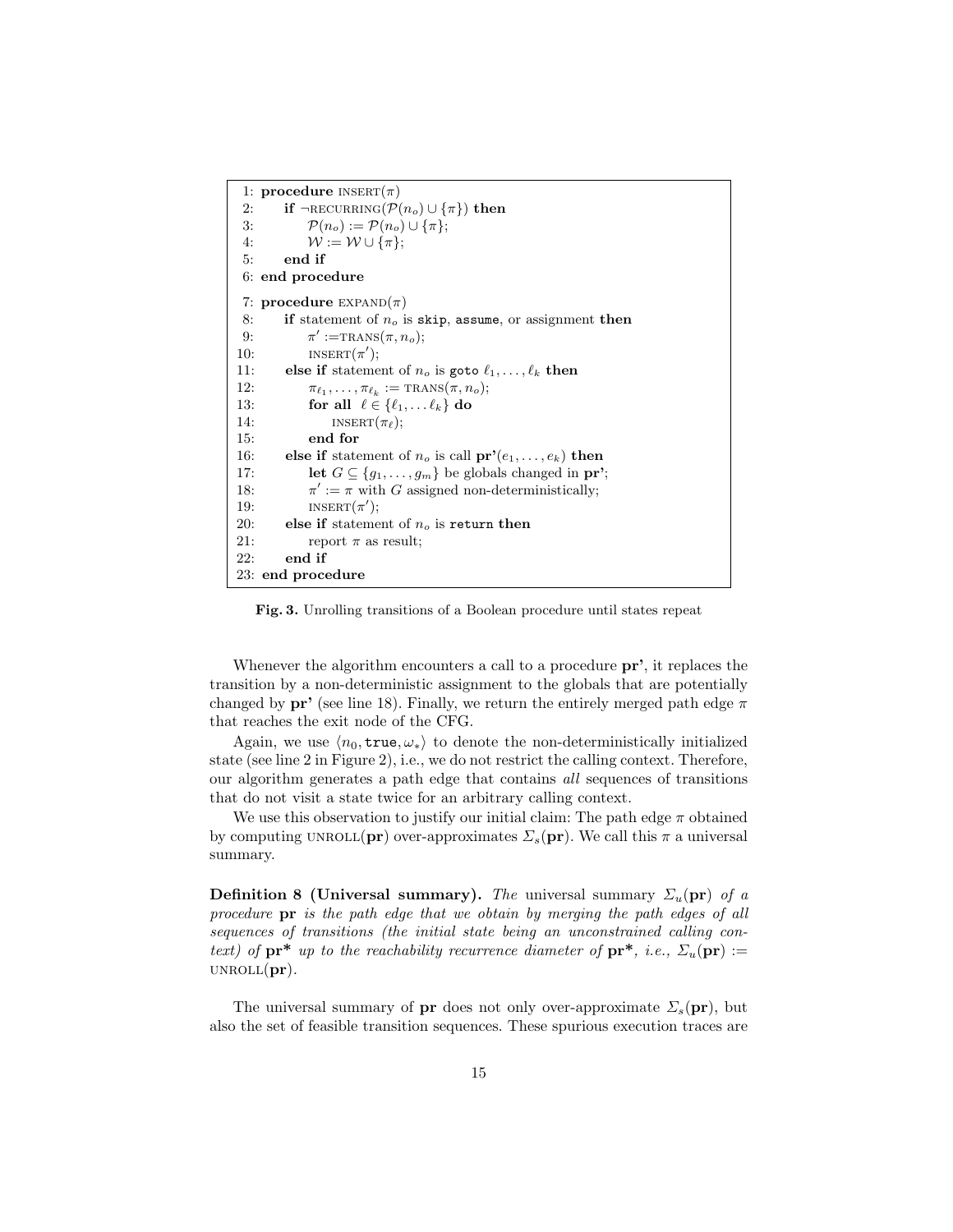eliminated when  $\Sigma_u(\text{pr})$  is applied at all call sites of **pr** according to equations  $(6)$  and  $(7)$ .

However, in case of a cyclic dependency between procedures (i.e., in case of recursion or mutual recursion) the universal summaries cannot be applied. Therefore, we compute the universal summaries of all non-recursive procedures of a Boolean program, and use the algorithm in Figure 1 to handle the remaining recursive procedure calls.

### 5 Benchmarks

We used SLAM [9] and TERMINATOR [25] to generate eight Boolean programs from Windows device drivers. We compare the performance of our implementation on these examples to the model checker BEBOP, which is part of Microsoft Research's Slam/SDV toolkit [9] (see Table 2). In addition, we compare the effect of summarization with universal summaries and entirely QBF-based summarization. The column labeled "violation" indicates whether the reachability property we are checking for can be violated or not.

| Benchmark                   | $\#vars$ | <b>BEBOP</b>                    | QBF-summaries univ. summ. violation |                                 |              |
|-----------------------------|----------|---------------------------------|-------------------------------------|---------------------------------|--------------|
| SLAM adddevice              | 643      | 4m37.4s                         | 0m15.9s                             | 0m15.7s                         | yes          |
| SLAM nulldevice             | 856      | 4m34.0s                         | 0 <sub>m</sub> 7.1 <sub>s</sub>     | 0 <sub>m5.8s</sub>              | yes          |
| SLAM pendedcompletedreq     | 86       | 0 <sub>m30.9s</sub>             | 0m2.7s                              | 0 <sub>m3.2s</sub>              | yes          |
| SLAM targetrelationneedsref | 37       | 0 <sub>m</sub> 0.4 <sub>s</sub> | 0m1.8s                              | 0m1.8s                          | $\mathbf{n}$ |
| SLAM markirppending         | 11       | 0m0.4s                          | 0m2.4s                              | 0m2.3s                          | $\mathbf{n}$ |
| SLAM wmiforward             | 15       | 0 <sub>m</sub> 0.7 <sub>s</sub> | 0 <sub>m</sub> 0.5 <sub>s</sub>     | 0 <sub>m</sub> 0.5 <sub>s</sub> | $\mathbf{n}$ |
| TERMINATOR 1                | 74       | timeout                         | 1m55.9s                             | 1m55.9s                         | yes          |
| TERMINATOR 2                | 60       | 88m22.6s                        | timeout                             | timeout                         | yes          |

Table 2. Comparison of performance of Bebop, QBF-based summarization, and universal summaries (timout:  $> 2h$ )

The algorithm that uses universal summaries deploys a heuristic that switches back to QBF-summaries for procedures with universal summaries that are larger than a certain threshold. This typically happens if the procedure contains a lot of non-deterministic assignments.

The benchmarks are very incoherent, and we have yet to investigate why this is the case. In some situations (like the adddevice benchmark with 643 variables), our implementation is significantly faster than BEBOP. However, this cannot be generalized. Furthermore, the benchmarks show that it is not always advantageous to use universal summaries. The QBF-instances resulting from the combination of universal summaries and QBF-based summarization may become too large for the solver SKIZZO [26]. In the TERMINATOR 2 benchmark, this also happens without universal summaries.

We have a large number of small regression tests that indicate that BDDbased implementations are still faster for Boolean programs with a small number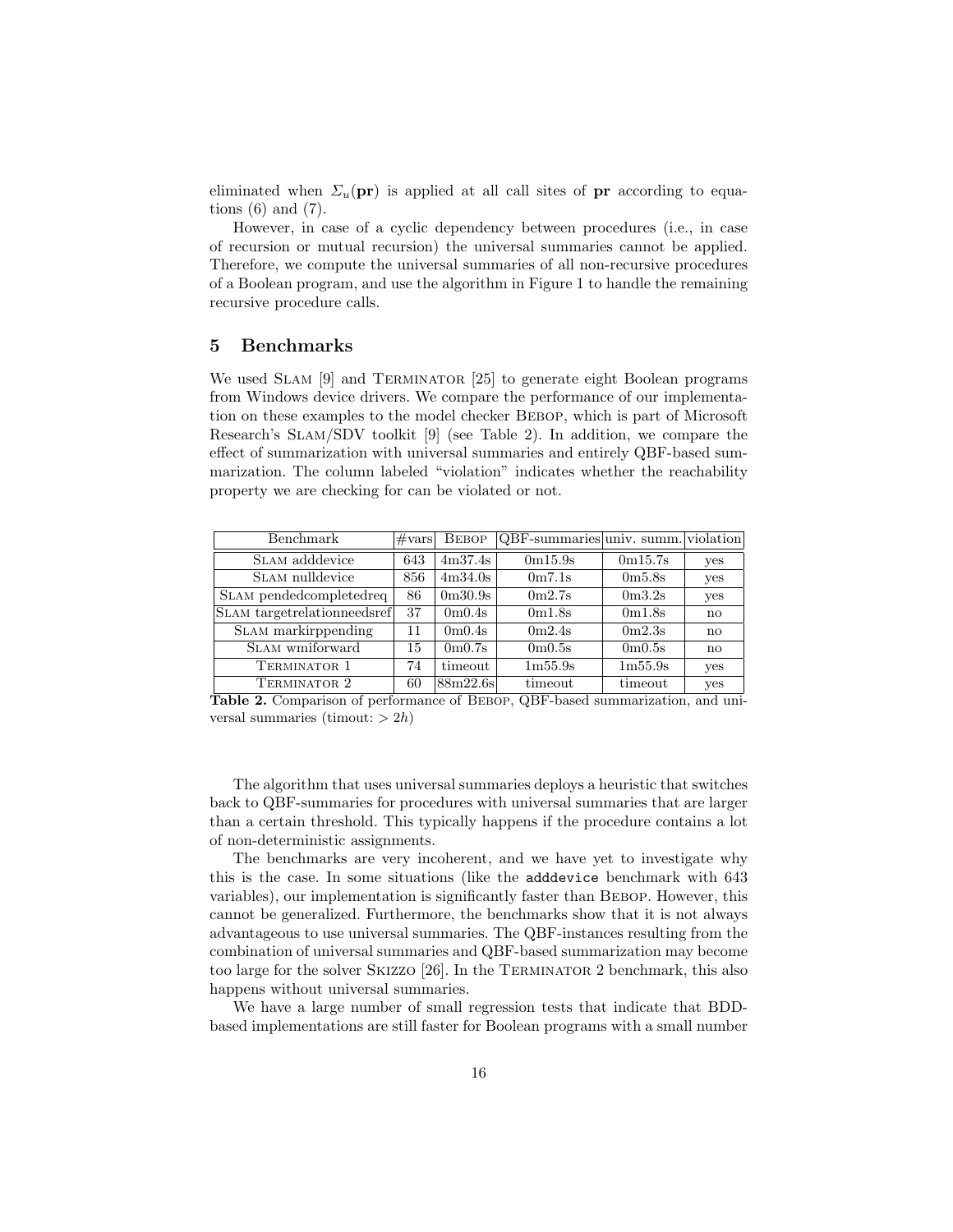of variables. However, the reason for this may be that we did not profile and optimize our implementation, yet. We intend to make an updated set of benchmarks available as soon as we are able to explain the performance problems on small examples.

# 6 Conclusion

We present a SAT based model checking algorithm for Boolean programs that uses a QBF solver to compute the least fix-point of the set of summary edges of a procedure. Furthermore, we introduce the concept of universal summaries, an over-approximation of the summary edges our initial algorithm computes. By using universal summaries, we reduce the number of calls to the QBF solver significantly.

Our preliminary benchmarks do not allow us to conclude that our approach is in general superior than BDD based model checking. However, some of the results are very promising and indicate that it is worthwhile to further pursue the idea.

Future Work We need to spend more time testing and optimizing our implementation, and investigating why Bebop performs better on small programs.

# References

- 1. Ball, T., Rajamani, S.K.: Bebop: A symbolic model checker for Boolean programs. In: Model Checking and Software Verification (SPIN). Volume 1885 of LNCS., Springer (2000) 113–130
- 2. Ball, T., Rajamani, S.: Boolean programs: A model and process for software analysis. Technical Report 2000-14, Microsoft Research (2000)
- 3. Graf, S., Sa¨ıdi, H.: Construction of abstract state graphs with PVS. In: Computer Aided Verification (CAV). Volume 1254 of LNCS., Springer (1997) 72–83
- 4. Büchi, J.R.: Regular canonical systems. Archive for Mathematical Logic  $6$  (1964) 91
- 5. Sharir, M., Pnueli, A.: Two approaches to interprocedural data dalow analysis. In: Program Flow Analysis: Theory and Applications. Prentice-Hall (1981) 189–233
- 6. Esparza, J., Hansel, D., Rossmanith, P., Schwoon, S.: Efficient algorithms for model checking pushdown systems. In: Computer Aided Verification (CAV). Volume 1855 of LNCS., Springer (2000) 232–247
- 7. Bryant, R.E.: Graph-based algorithms for Boolean function manipulation. IEEE Transactions on Computers 35 (1986) 677–691
- 8. Cook, B., Kroening, D., Sharygina, N.: Symbolic model checking for asynchronous Boolean programs. In: Model Checking and Software Verification (SPIN). Volume 3639 of LNCS., Springer (2005) 75–90
- 9. Ball, T., Cook, B., Levin, V., Rajamani, S.K.: SLAM and Static Driver Verifier: Technology transfer of formal methods inside Microsoft. In: Integrated Formal Methods. Volume 2999 of LNCS., Springer (2004)